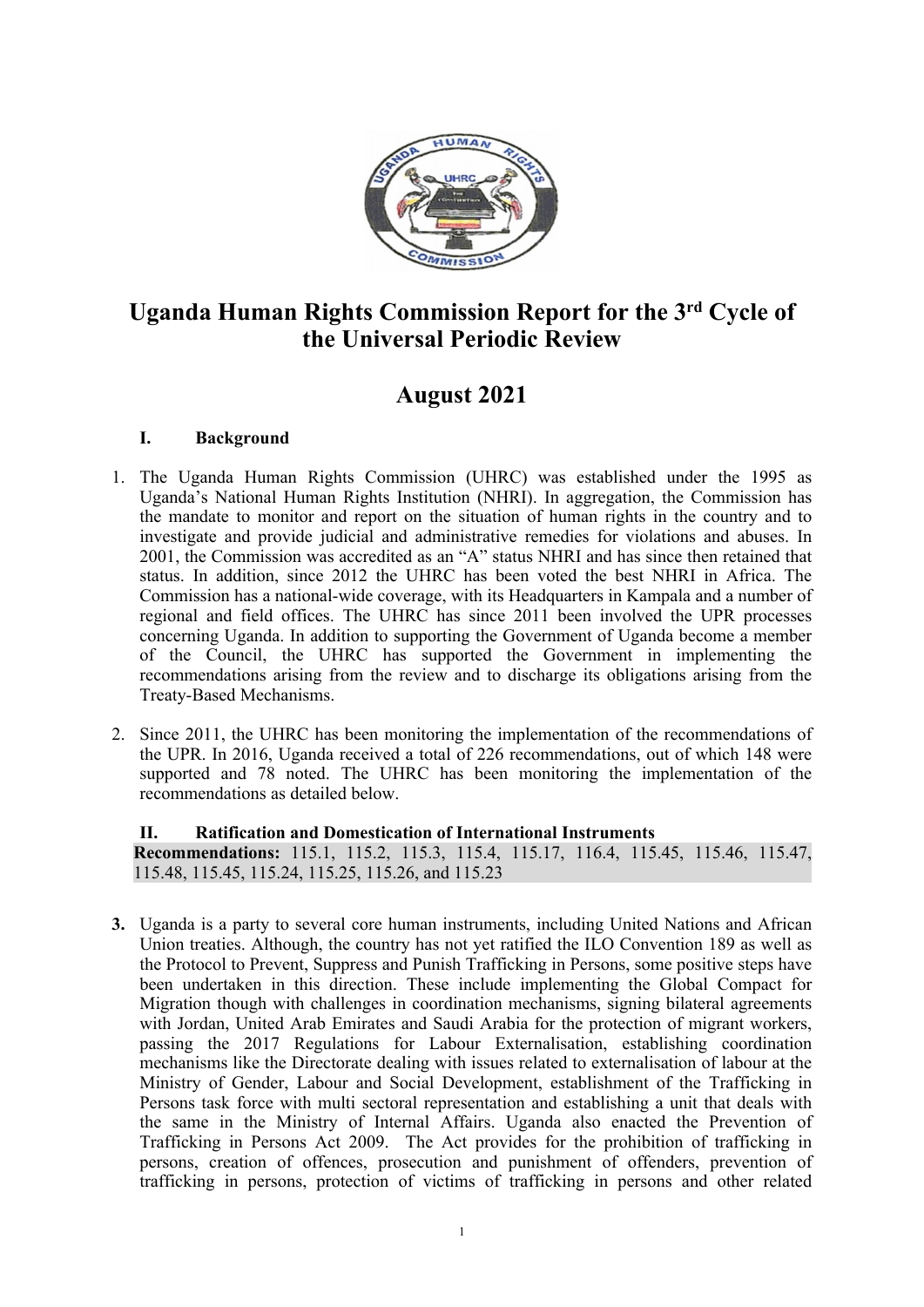matters. **There is however the need to strengthen the implementation mechanisms aimed enforcing measures against trafficking in persons efforts by among others ratifying ILO convention 189.**

- 4. The other conventions that Uganda should consider ratifying include major United Nations and African Union treaties such as the Second Optional Protocol to the ICCPR, 1989 (abolishing the death penalty), Convention for the Protection of All Persons from Enforced Disappearances, 2006; the Optional Protocol to the Convention on the Elimination of Discrimination against Women (OP-CEDAW), 1999, the Optional Protocol to the Covenant on Economic, Social and Cultural Rights (ICESCR-OP), 2008, the Optional Protocol to the Convention on the Rights of the Child on <sup>a</sup> communications procedure(OP-CRC-IC), 2014, the Optional Protocol to the Convention against Torture and Other Cruel, Inhuman or Degrading Treatment or Punishment (OP-CAT), 2002; the Protocol to the African Charter on the Rights of Persons with Disabilities in Africa, 2018; the Convention on Protection of Children and Cooperation in respec<sup>t</sup> of Intercountry Adoption, 1993; and the African Charter on Democracy, Elections and Governance, 2007, as well as making the Article 34(6) Declaration under the Protocol to the African Charter on Human and Peoples' Rights establishing the African Court on Human and Peoples Rights to allow NGO and individuals have locus before the Court.
- 5. On <sup>a</sup> positive note, the recommendation to adopt regulations to fully domesticate the Convention Against Torture were adopted in 2017. These Regulations define the procedure and give the form for the enforcement of the provisions of the Prevention and Prohibition of Torture Act. To demonstrate the political will to fight torture, the President is on record on several occasions such as May 2017 and August 2021 condemning the use of torture by security forces. These efforts were buttressed with the Inspector General of Police'<sup>s</sup> statement on torture in the Uganda Police Force where the same was condemned and officers reminded of the individual liability that accrue from acts of torture. Several trainings of security forces have been organised by the UHRC in the period under review on human rights generally, and on the Prevention and Prohibition on Torture Act in particular.

Uganda has performed fairly well in implementing the recommendation to be update with respec<sup>t</sup> to the submission of national reports to treaty bodies. For instance, despite the challenges caused by the COVID-19 pandemic, Uganda was able to submit the CRC repor<sup>t</sup> in March 2020. Nonetheless, there are still overdue reports. These include the repor<sup>t</sup> under the African Charter on the Rights and Welfare of the Child (ACRWC), the CEDAW Report pending since 2014, the OP-CRC-AC repor<sup>t</sup> pending since 2013, the OP-CRC-SC repor<sup>t</sup> pending since 2013; and the Initial and subsequent reports under the Protocol to the African Charter on Human and Peoples' Rights on the Rights of Women in Africa. **It is necessary for concerted efforts to ensure submission of the overdue reports and timely reporting at international, regional and domestic human rights reporting mechanisms.**

**6.** In achieving harmonisation of domestic laws with treaty obligations, several laws and legal provisions have been declared unconstitutional for violating not only the constitutional provisions but also the international human rights standards. 1 The Uganda Law Reform Commission is ye<sup>t</sup> to harmonise the laws to reflect these decisions, although the laws continue to be treated as amended by the judgements. With respec<sup>t</sup> to <sup>a</sup> system in Parliament

<sup>1</sup> For example, the case of *Human Rights Network and four others <sup>v</sup> Attorney General, Constitutional Petition no. 56 OF 2013*), declared Section 8 of the Public Order Management Act (POMA), unconstitutional, *Oloka-Onyango & 9 Ors <sup>v</sup> Attorney* General (Constitutional Petition-2014/8) [2014] UGSC 14 (01 August 2014) declared the enactment of the Anti- Homosexuality Act unconstitutional, *Centre for Health, Human Rights & Development & Anor. <sup>v</sup> Attorney General* (Constitutional Petition-2011/64) [2015] UGCC 14 (30 October 2015) declared the use of derogatory words in respec<sup>t</sup> of persons with mental disability <sup>a</sup> violation of the United Nations Convention on the rights of Persons with Disabilities (CRDD) and unconstitutional.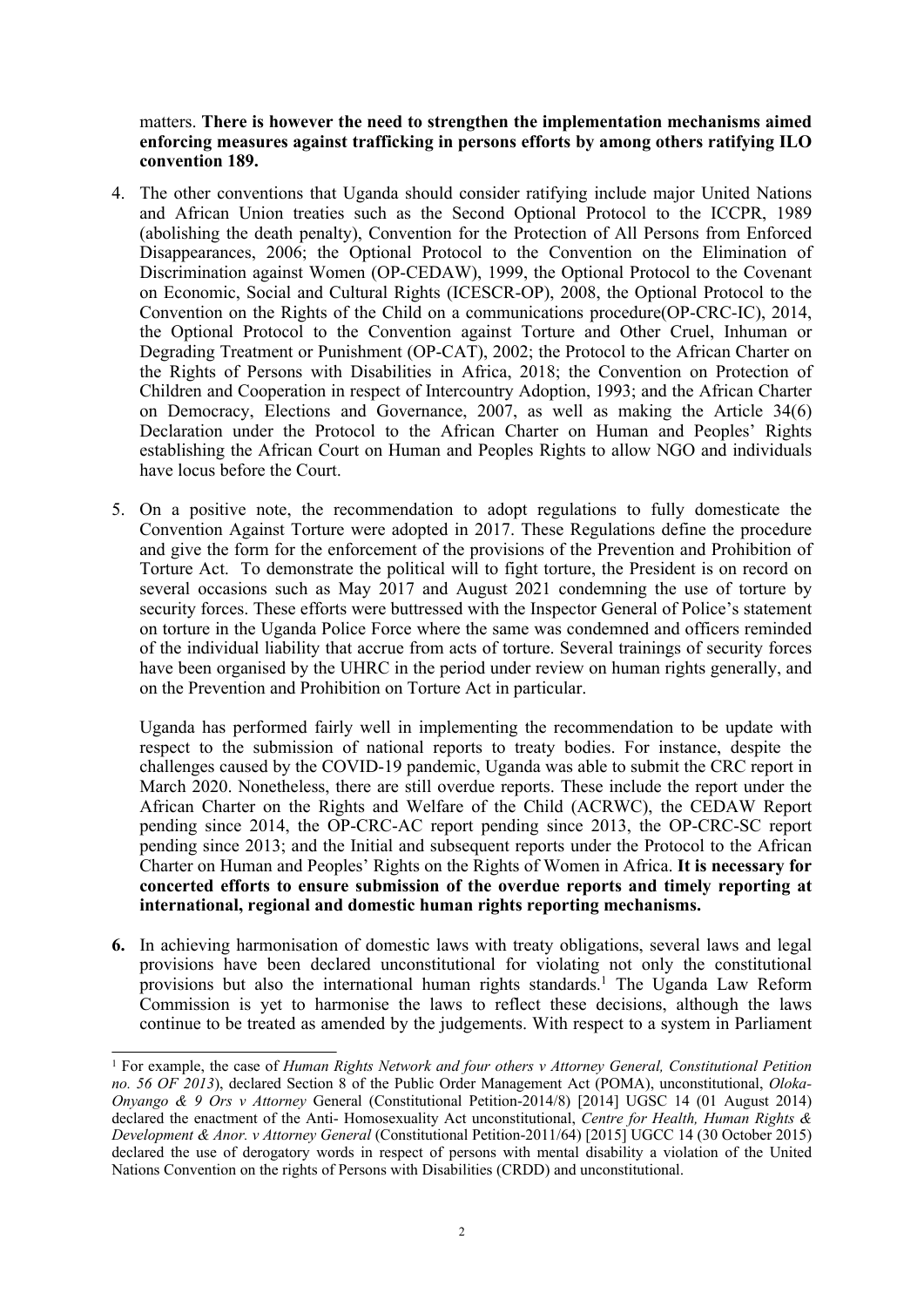to control conformity of laws with human rights commitments, the UHRC continues to provide exper<sup>t</sup> guidance on the human rights compliance of the several Bills before Parliament during the enactment process. Some recommendations are adopted whereas others are not. The Human Rights Committee of Parliament also provides guidance in the legal drafting process. **The Uganda Law Reform Commission ought to expedite the process of reviewing laws to reflect the judgements that declare provisions unconstitutional.**

#### **III. Civil and Political Rights**

**Recommendations:** 115.22, 115.5, 115.6, 115.7, 115.86, 115.88, 115.87, 115.102, 115.19, 115.103, 115.101, 115.82, 115.83, and 115.84.

- 7. Although some progress has been made towards the enactment of the Legal Aid Policy and Bill, the same have not been passed into law. Legal Aid service provision continues to be largely NGO and donor led. With respec<sup>t</sup> to transitional justice, Uganda passed the National Transitional Justice Policy in June 2019. There is however need to pass an enabling law to fully implement the policy. The Transitional Justice Bill is in draft form. It therefore remains crucially important to expedite the passing of the legal aid Policy and Bill as well as the transitional justice law.
- 8. As indicated above, Regulations under the Prevention and Prohibition of Torture Act were enacted in 2017. The UHRC continues to conduct relevant trainings on torture. For example, in 2019 capacity building on the law was conducted for the security forces and judiciary officers. In 2019, the Uganda Police Force (UPF), commendably, adopted <sup>a</sup> Human Rights Policy. The goal of this Policy is to strengthen the observance of human rights in Police. However, despite efforts to eradicate torture through individual liability for law enforcement, and institutional mechanisms of holding perpetrators accountable, instances of violations still exist. **The UPF should fully implement its Human Rights Policy, investigate and prosecute perpetrators of torture as <sup>a</sup> criminal offence rather than an administrative wrong. There is also need to pass the Witness Protection Law that would ensure better prosecution of civil and political rights and other violations**.
- 9. With respec<sup>t</sup> to the freedom of assembly, the Constitution in Article 29 guarantees the right to peaceful assembly and demonstration, to petition unarmed. There have been challenges regarding permission and notice. These were partly <sup>a</sup> subject of litigation and in May 2020, the Constitutional Court in the case of *Human Rights Network-Uganda & Ors vs Attorney General* [Constitutional Petition No. 56 of 2013) annulled section 8 of the Act, thereby removing the wide discretionary powers of the Police to gran<sup>t</sup> permission for assembly.. This case is now on appeal. Since March 2020, the Government has adopted <sup>a</sup> couple of regulations as par<sup>t</sup> of the response to combat the spread of the COVID-19 pandemic. Although these were <sup>a</sup> welcome development, the challenge is that they were enforced by security forces using excessive force and sometimes selectively. These regulations can still be enforced using proportionate and reasonable force.
- **10.** The Government has taken steps to ensure that people participate in political and public affairs. In addition to ensuring regular elections, the Government has through the National Development Plan III (NDP III) created the Community Mobilisation and Mind set Change programmes. The same aims at enhancing public participation in governmen<sup>t</sup> programmes. It is recommended that this programme is rolled out fully in the next five years. In spite of the above progress, there are legal constraints that hamper full participation of people in affairs of governance which need to be addressed. In 2016, the Non-Governmental Organisation Act was passed and has in some ways challenged citizen participation in their affairs. For example, in August 2021, the Commission notes that 54 NGOs were closed, and others indefinitely suspended for non-compliance with the same law. **There is need to review the NGO Act to ensure it is in line with international, regional and domestic human rights**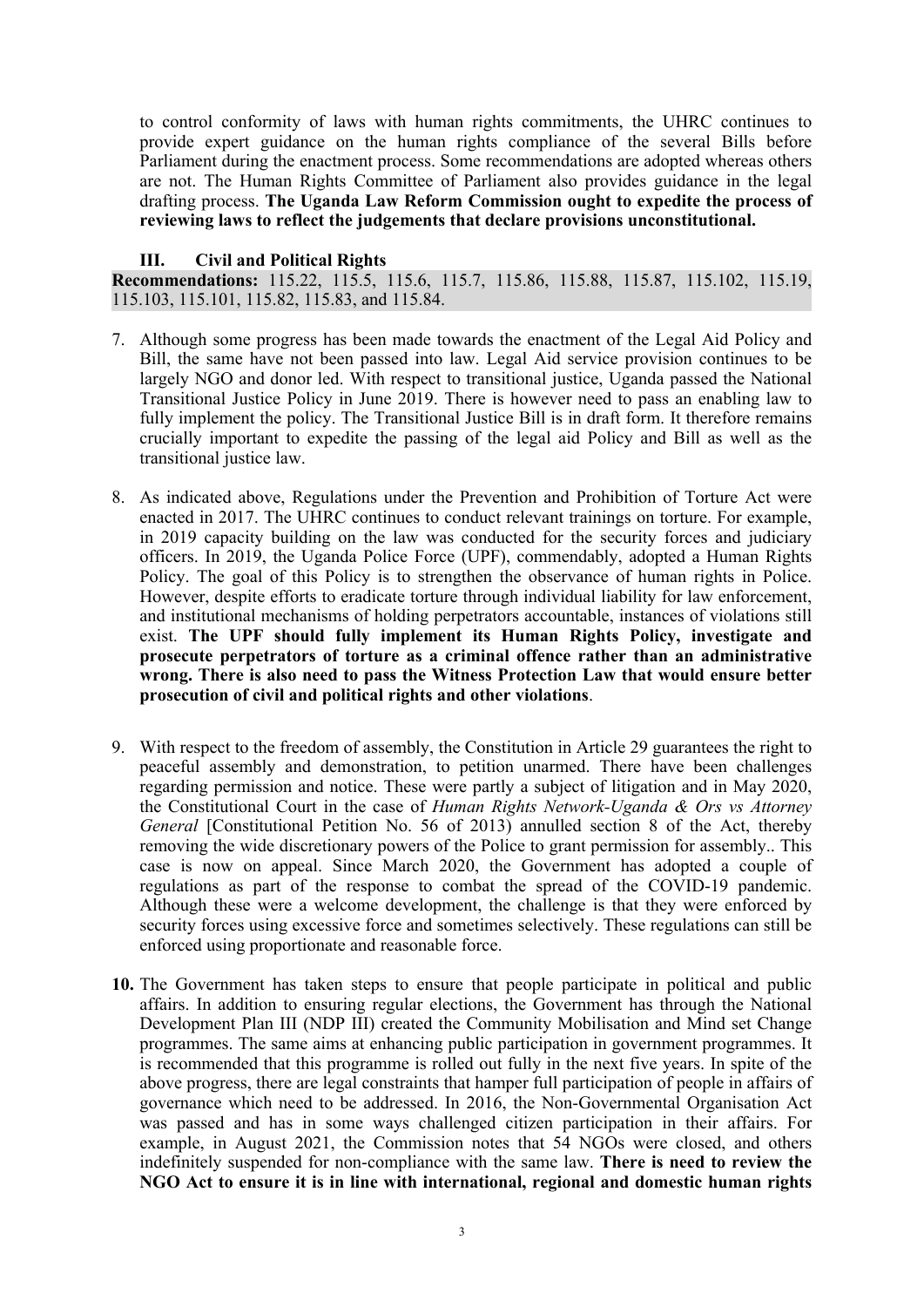#### **standards.**

- 11. Measures have been pu<sup>t</sup> in place to fully guarantee the independence of the Judiciary in line with 128(1) of the Constitution. In June 2020, Parliament passed the Administration of Judiciary Act, 2020. The main object of this law is to strengthen the independence of the Judiciary. The promulgation of this law is <sup>a</sup> progressive move. However, to fully achieve the objects of the law, it is important that it is fully implemented in <sup>a</sup> timely manner. Also, to enhance access to justice, the long overdue elections of local councils were held in 2018 which made the Local Council Courts fully constituted and operational. It is however still necessary to build the capacity of the members of these courts in legal matters and to ensure that they have the relevant tools to effectively adjudicate cases.
- 12. Uganda has <sup>a</sup> blossoming media, with many media houses operational. Nonetheless, media freedom violations remain rampan<sup>t</sup> for journalists reporting on sensitive issues. There are allegations of illegal detention of journalists and other violations. The UHRC has investigated some of these and profiled some cases of journalists who have been harassed. The Commission however notes that it is hard to identify suspects and conclude case. In many cases victims never follow up. It should also be noted that on many occasions the security forces have taken remedial measures in response to attacks on journalists by some of their officers. For instance, in April 2021, as <sup>a</sup> response to reports of attacks on journalists by the army, the Uganda Peoples Defence Forces (UPDF) held <sup>a</sup> friendly football mat with the media fraternity.
- 13. In the area of juvenile justice, there have been efforts to implement child friendly court sessions, reduced child detentions and efforts to reduce cases of children in conflict with the law by for example diverting children off the streets. According to the Justice, Law and Order Sector (JLOS) Annual Report 2017/18, the national diversion rate stood at 76.3 per cent. Diversion is harder to implement for street children who lacked proper parental or guardian authority to follow up on the children. In 2019, UPF together with UNICEF launched guidelines for ensuring that minors who commit petty offences are diverted to non-judicial bodies. It is important for these guidelines to be implemented and integrated in the law.

# **IV. Elections and Press Freedoms**

**Recommendations:** 111.108, 115.109, 115.104, 115.105, and 115.87.

14. The governmen<sup>t</sup> has taken steps to implement electoral reforms in response to the 2016 Supreme Court recommendations. In 2019, various laws were passed. These include The Electoral Commission (Amendment) Act, 2019, the Political Parties and Organisations (Amendment) Act, 2019, the Presidential Elections (Amendment) Act 2019 and the Parliamentary Elections (Amendment) Act, 2019. . The new laws, among others, introduced the following provisions: allowing the use of technology, aligning the age qualifications for contesting in light of the constitutional amendment, amending timelines for holding Presidential elections and managemen<sup>t</sup> of presidential election petitions; streamlining the time for holding campaigns in Presidential Elections, regulating access to State-owned media by presidential candidates which should be equal access, and providing for <sup>a</sup> code of conduct for political parties and organisations.

16. In spite of the above reforms. The 2021 Presidential and Parliamentary Elections were conducted amidst <sup>a</sup> host of challenges. This included the challenges posed by the Covid-19 pandemic. In March 2020, in response to the pandemic, Uganda announced <sup>a</sup> lockdown with <sup>a</sup> host of measures, which included restricting public gatherings. The Political Parties' and Organizations' (Conduct of meetings and Elections) regulations were passed in July 2020.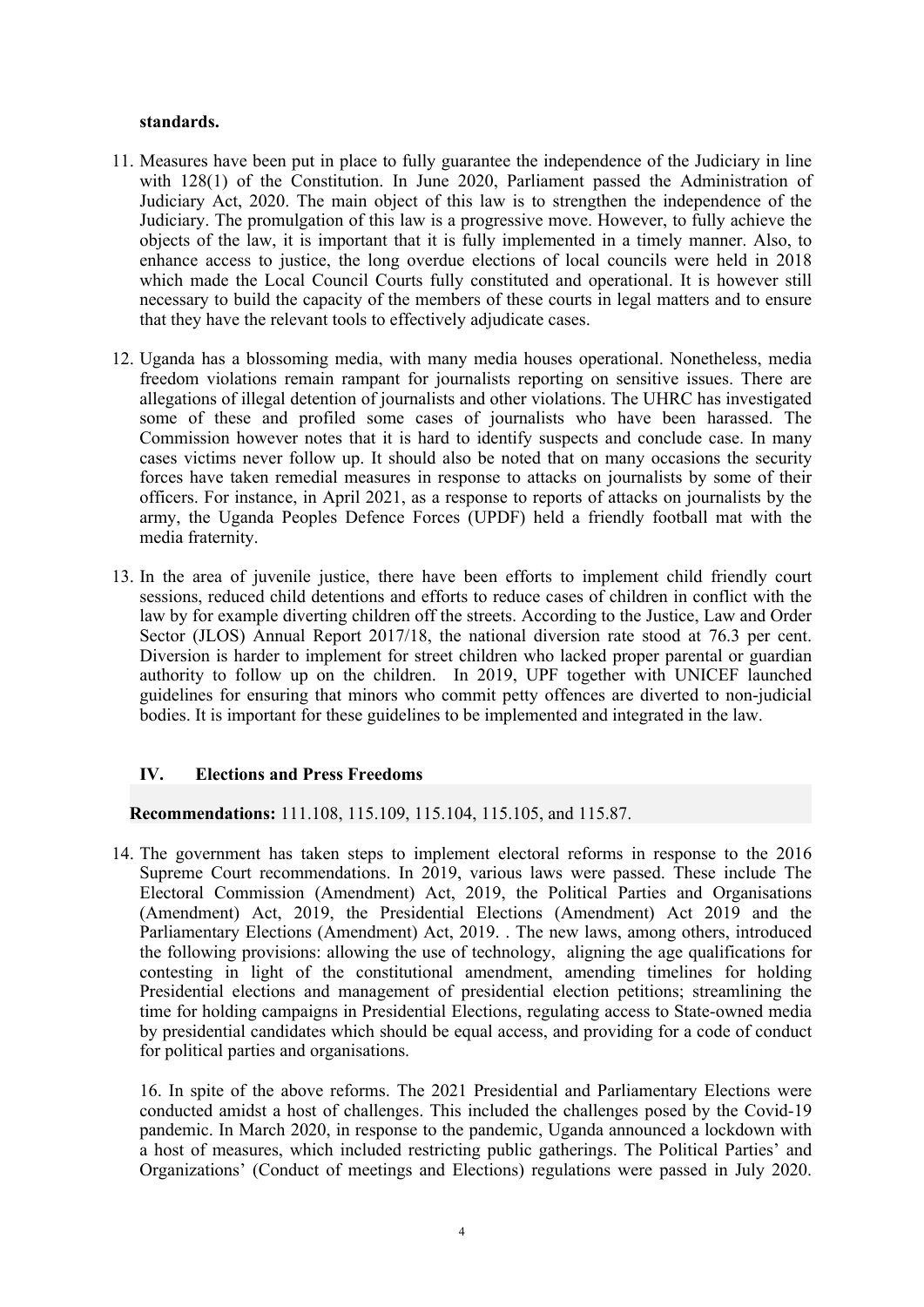Later, it was announced that elections would be scientific, conducted only through the media and on internet. The Commission notes the internet shut down experienced on 13<sup>th</sup> January 202, right before the <sup>14</sup>th January 2021 general elections. The commission notes that there were incidents where police used force disproportionately to disperse campaign gatherings held in contravention of the guidelines.

# **V. Women Rights, Equality and non-discrimination**

**Recommendations:** 115.60, 115.54, 115.55, 115.69, & 115.77 115.97, 115.56, 115.57, 115.8, 115.52, 115.49 115.62, 115.63, 115.64, 115.65, &115.66, 115.51, 115.9, 115.13, 115.10, 115.76, 115.74, 115.7, 115.11, 115.18, 115.72, 115.73 & 115.13, 115.91, 115.61, 116.9, 115.37, 115.21, 116.18, 115.80, and 115.139.

- 15. A comprehensive study to establish the situation of persons with albinism is ongoing to inform adoption of an appropriate strategy. Relatedly, the Commission noted <sup>a</sup> decline in services rendered to persons living with albinism like provision of sunscreens in the Covid-19 lockdown periods as efforts were diverted to containing the pandemic. This needs to be rectified so that the rights of the vulnerable are respected even amidst the pandemic.
- 16. To protect the rights of women from violence, the implementation of progressive laws such as the Domestic Violence Act, the Prevention of Female Genital Mutilation Act, the Prevention in Trafficking in Persons Act, among others is ongoing. Indeed, most of these laws are in recognition of the supremacy of the Constitution that prohibits such practices and cruel and degrading treatment. Indeed, sensitisation and other strategies aimed at enforcing the FGM Act and ending child marriage are still ongoing with varied levels of success given the socio-economic dynamics that fuel the harmful practices. The Commission has however been organising trainings, assisting former FGM surgeons to give up the practice and ge<sup>t</sup> alternative sources of livelihood in <sup>a</sup> bid to implement the FGM Act.
- 17. The concerns related to investigation of SGBV cases have been addressed by reviewing of Police Form 3 to allow registered midwives and clinical officers to examine victims of SGBV. This is to enable expeditious investigations in places with no medical doctors. Other developments include organising special SGBV court sessions for defilement cases presided over by Magistrates Grade I in Teso, Lango, Acholi and Karamoja sub-regions. In addition, the Sexual Offences Bill, 2019 was passed in May 2021 and the same now awaits presidential assent. It is hoped that this law will enhance access to justice for SGBV survivors.

Some challenges however persist and have aided early marriages and SGBV. These include the inconsistencies in laws regarding the age of consent for some types of marriages like the Hindu Marriage and Divorce Act, the Marriage and Divorce of Mohammedans Act and the Marriage of Africans Act with the constitution and the children'<sup>s</sup> (amendment) Act. Some of those laws allow marriage of children while others are silent on the age of marriage, both of which is problematic. This is despite the constitutional age of consent being 18 years. The Marriage Bill would have reconciled this but his has been shelved for <sup>a</sup> while. In June 2015, Uganda adopted the National Strategy to end child marriage and teenage pregnancy (2014/15- 2019/20). This strategy should be coupled with legislative reform to achieve its aspirations **The Law Reform Commission needs to review the laws above to bring them in conformity with the Constitution.**

18. The Office of the Prime Minister has been coming up with policies and practices to achieve harmonious relationships between the host communities and the refugee communities. Dialogues continue to be held and sensitisation sessions to address these challenges.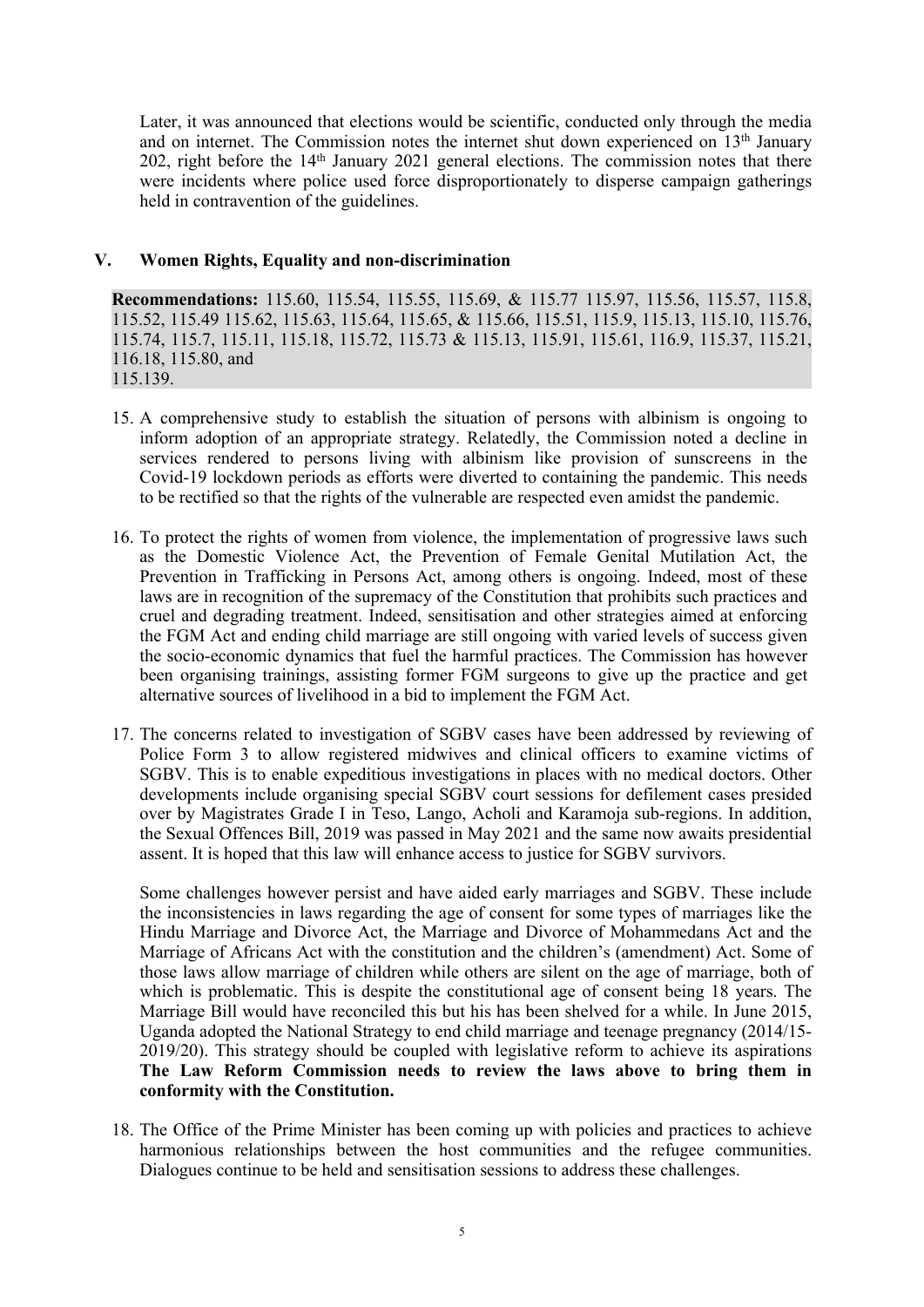- 19. The issue of disability quotas had been flagged in the period under review. Section 9(6) of the Persons with Disabilities Act, 2020 now mandates the Minister of Gender, Labour and Social Development in consultation with the National Council for Disabilities and Employer'<sup>s</sup> representative to establish and publish employment quotas for persons with disabilities at least once in every two years. This awaits implementation.
- 20. To minimise the challenge of street kids especially in Kampala, the Kampala City Council Authority passed the Kampala Child Protection Ordinance of 2019, that penalises actions aimed at encouraging children to remain on the street.

The other challenge facing children include section 59 of the Prisons Act, 2006 which permits infants or children to remain with imprisoned mothers, and ye<sup>t</sup> the same provision is incompatible with General Comment on Article 30 of the African Charter on the Rights and Welfare of the Child which prohibits imprisonment of <sup>a</sup> mother with <sup>a</sup> child. There is need for the state to devise alternative measures to avoid children being incarcerated with their mothers. **There is therefore need to amend the Prison Act to bring it into conformity with the international and regional standards that prohibit incarceration of children with their parents. In the meantime, the Justice, Law and Order Sector ought to devise mechanisms of enforcing the standards.**

# **VI. Statelessness and the Right to Nationality**

## **Recommendations: 115.99, 115.100,** and **115.133.**

25. The Registration of Persons Act, 2015 provisions are inconsistent with Articles 7(1) of the United Nations Convention of the Rights of <sup>a</sup> Child (CRC) and 6(2) of the African Charter on the Rights and Welfare of the Child as it does not provide for the registration of children of refugees born in Uganda.

The Registration of Persons Act additionally mandates the registration of all birth. However, section 35 that requires the father of the new-born baby to appear before the registrar before his name is included on the registration certificate is regressive and incompatible with Article 7 of the CRC and Article 10(b) of the AFRWC that requires all births taking place in Uganda to be registered. This provision is likely to affect the rights of children borne by single mothers, founded and adopted children, especially. This provision needs to be repealed. **The Registration of Persons Act needs to be amended to be brought in conformity with international and regional human rights standards.**

**26.** By 2020, Uganda was host to approximately 2.2 million refugees and forced migrants across 12 districts. These are mainly from South Sudan, the Democratic Republic of Congo, and Ethiopia. Uganda is to also host refugees from Afghanistan. Uganda continues to be the leader as <sup>a</sup> host of forced migrants in the region and third in the world. The governmen<sup>t</sup> continues to partner with NGOs to improve access to health, access to food and water as well as to protect refugee women against SGBV and ensuring that they access justice in the different settlements. In 2018, the United Nations Commission for Refugees commissioned an assessment of rule of law, access to justice and security needs in refugee settlements and host communities in Arua and Isingiro districts. The study profiled the access to justice needs of women and among others recommended gender-sensitivity in policing the settlements. This and other recommendations need to be implemented.

## **VII. Economic, Social and Cultural Rights**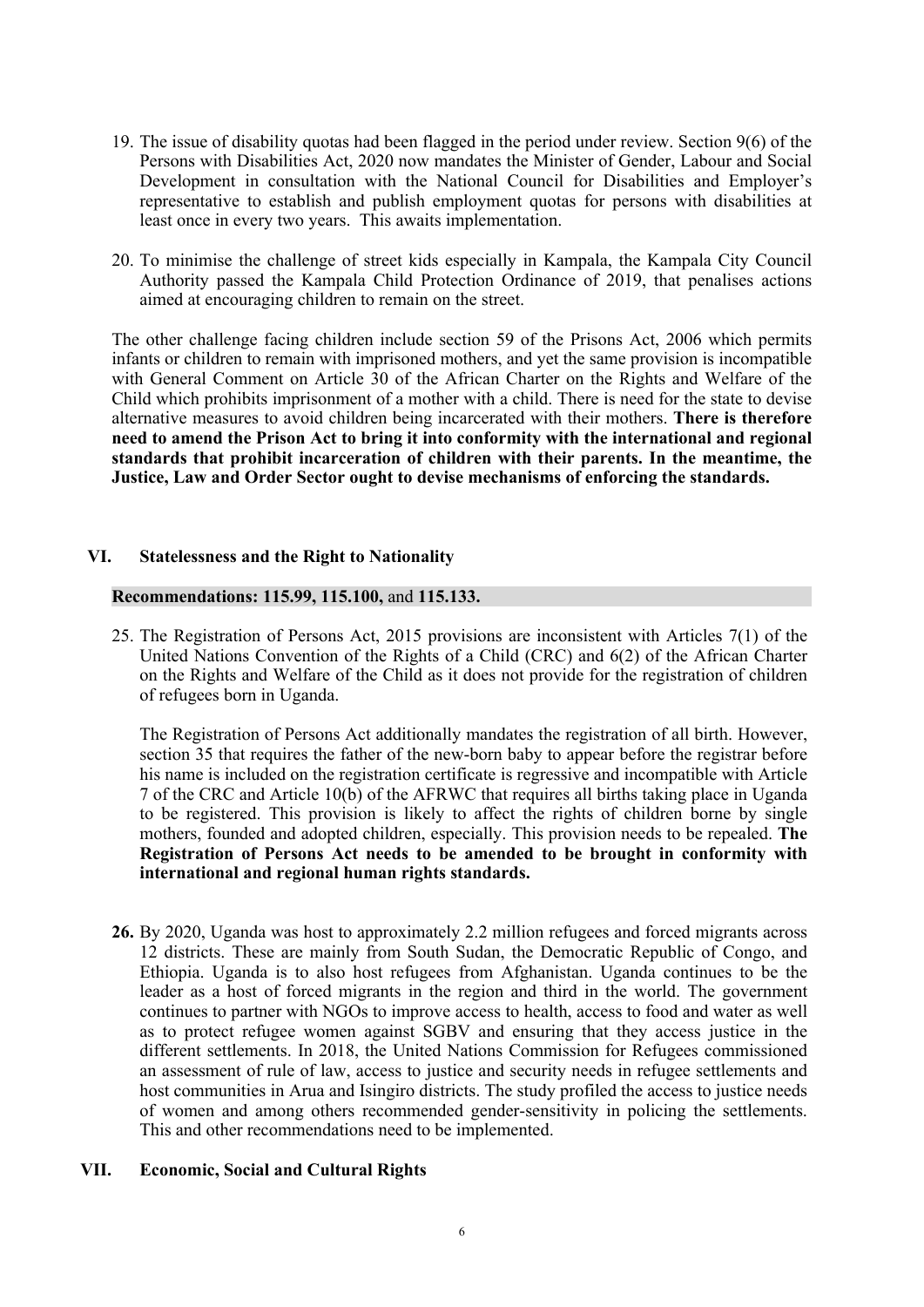**Recommendations:** 115.136, 115.134, 115.135, 115.138, 115.37, 115.142, 115.111, 115.112, 116.16, 115.16, 115.120, 115.113, 115.114, 115.119, 115.118, 115.122, 115.121, 115.123, 115.1125, 115.127, 114.126, 115.128, and 115.35.

- 27. In 2020, the National Development Plan II expired and in its place the NDP III 2020/21 2024/25 was adopted with the guidance of UHRC. The National Planning Authority conducted diagnostic studies and assessments. In the field of human rights, it was established that NDP II had been guided by the Human Rights Based approach (HRBA) to development. In spite of this, the HRBA had not adequately be established in sectoral plans and local governmen<sup>t</sup> processes. It is therefore necessary for the implementation of NDP III to fully integrate the HRBA. Uganda is on course to implementing NDP III. The UHRC has also trained District Planners on <sup>a</sup> human rights based approach to the implementation of the development plans.
- 28. The National Action Plan on Business and Human Rights was approved by cabinet and now awaits implementation.
- 29. As far as improving people'<sup>s</sup> standards of living is concerned, Government has adopted several programmes for this purpose. This includes the Women Empowerment Program, the Youth Livelihood Program, the 'emwooga' seed funds for the youth entrepreneurship programmes, the Operation Wealth Creation, the Parish Development Model to improve service delivery and alleviate poverty.
- 30. The Government is committed to implementing Agenda 2030 and the SDGs and submitted its repor<sup>t</sup> in 2020. All Government development programmes are pegged on these and have mainstreamed the SDGs. Indeed, the NDP III, is guided by the SDGs and these are reflected in the M&E Framework. The NDP is guided by the theme "Sustainable Industerialization for Inclusive Growth, Employment and Wealth Creation". The only challenge though is that the Government is ye<sup>t</sup> to complete the process of adopting the programme-based plans that should draw on the NDP. This needs to be expedited.
- 31. Steps have been adopted to address the challenges arising from rapid urbanisation and the resultant challenges. In 2016, Government adopted the National Housing Policy among others intended to address the housing needs of urban populations. The UHRC also commissioned <sup>a</sup> study in 2017 on land disputes and human rights in selected regions; tracing the nexus. In addition, Government has adopted Eviction Guidelines to stem evictions which happen without following the law and international standards. Parliament also passed the Landlord Tenant Bill in 2019. This Bill is however ye<sup>t</sup> to be assented to by the President. This needs to be done for the law to become operational. It is also important to provide resources for the National Housing Policy to be implemented.
- 32. The Government passed the Health Sector Development Plan 2015/16-2019/20 in line with the National Health Policy II (NHP, 2010/11- 2019/20). The Ministry of Health also passed and is implementing the Patients' Charter to respec<sup>t</sup> the rights of patients. One of the challenges though is that the Health Budget still falls below the recommended threshold of 15% of the National Budget. In financial year 2020/21 the health sector has been allocated 2.7 trillion which is an improvement from the sh. 2.5 trillion allocated in FY 2019/20. In FY 2019/20 the health sector accounted for 8.9% of the national budget down from 9.2% in FY 2018/19. Uganda has been applauded by the WHO for its early Covid-19 pandemic response that minimised cases of severe hospitalisation and death. **Efforts should continue to be made to progressively increase the health sector funding to the recommended 15% of the national budget standard.**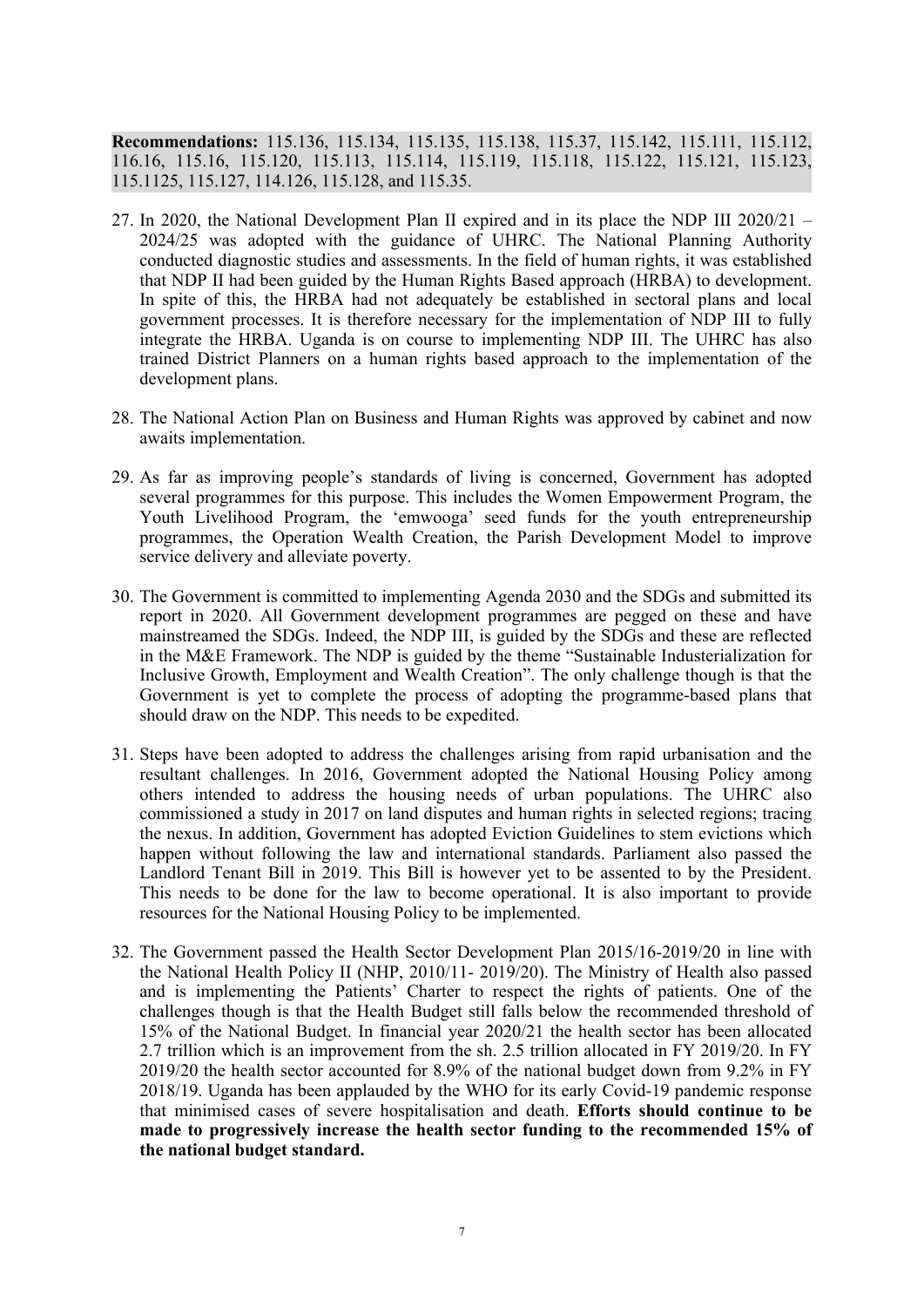- 33. To reduce maternal mortality, in 2017 Government adopted and started implementing the Maternal and Perinatal Death Surveillance and Response Guidelines, among other initiatives. These Guidelines pu<sup>t</sup> in place several measures to ensure that mothers ge<sup>t</sup> the services they deserve, up to the local level. By 2017, the maternal mortality rate dropped from 387 in 2016 to 375. In August 2020, the Constitutional Court in the case *of Center for Health, Human Rights and Development vs Attorney General* (Petition No. 16 of 2011 ruled that failure to provide supplies and neglect of mothers in labour was <sup>a</sup> violation of reproductive health rights. The Court among others relied on international human rights standards.
- 34. Efforts by the Uganda AIDS Commission aimed at prevention, early testing and treatment, provision of PEP and PrEP, fighting stigma, reaching out to key vulnerable populations continue to play <sup>a</sup> critical role in the fight against HIV. Uganda has also made strides towards universal health coverage by improving infrastructure, implementing access to health through public-private partnerships, among other initiatives, with varying degrees of success. It should be noted, however, that HIV, like many conditions, has been affected by the COVID-19 lockdowns which have made it hard for those affected and infected to access services.

Also, efforts continue to be implemented to promote education, including infrastructural development, increased gross and net enrolment rates at primary, secondary and tertiary education levels. According to <sup>a</sup> recent evaluation of UPE by the National Planning Authority; 556 parishes in the 13 regions do not have <sup>a</sup> governmen<sup>t</sup> school. The challenges that need to be addressed include the following: more equitable infrastructural development, governmen<sup>t</sup> taking over the school feeding policy given the correlation between school retention rates and school feeding. There is also urgen<sup>t</sup> need to fast-track the passing of the school Health Policy to enable <sup>a</sup> healthy environment for better enrolment and completion rates, especially for female learners. The Government additionally needs to adopt, implement and popularise remote learning policies aimed at continued education during the pandemic and lockdowns. These must be cognisant of the levels of vulnerability of learners and should be inclusive, for all, including children with disabilities.

35. Government passed the National Integrated Early Childhood Development Policy and Action Plan (2016-2021) which recommends establishment of ECD centres at every primary level and suppor<sup>t</sup> to community ECD initiatives. This needs to be strengthened by legal reform. The obligation on ECD initiatives under the Education (Pre-primary, Primary and Post Primary) Act of 2008 lies on parents and guardians which many vulnerable families cannot afford. Additionally, the law needs to be amended to bring it into conformity with Article 11(6) of the African Charter on the Rights and Welfare of the Child that allows pregnan<sup>t</sup> girls to remain in school.

## **VIII. National Human Rights Institutions and mechanisms**

**Recommendations:** 115.36, 115.39, 115.40, 115.42, &115.43, 115.41, 115.27, 115.28, 115.29, 115.30, 115.31, &115.32, 115.33, 115.34, 115.141, 115.92 & 93, and 115.90.

36. The National Children Authority (NCA) was established in May 2016 by the Children (Amendment) Act No. 9 of 2016. The Authority provides <sup>a</sup> structure and mechanism for proper co-ordination, monitoring and evaluation of policies and child rights programs relating to the survival, development, protection and participation of the child and for other connected matters.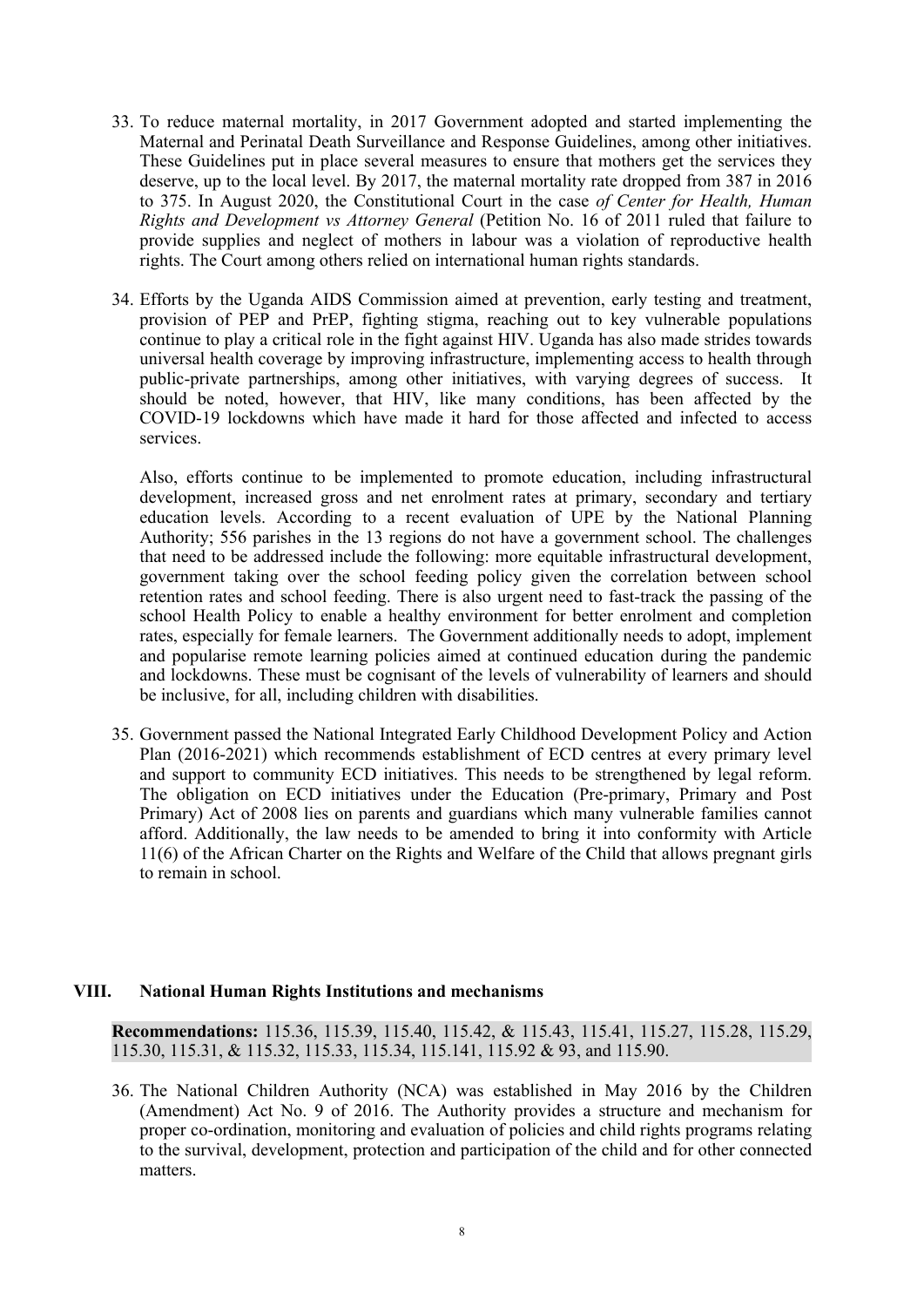- 37. The strengthening of human rights institutions has been achieved to <sup>a</sup> larger extent albeit with some challenges such as the delay in the appointment of office bearers which affects the quorum and function of the UHRC. The Commission was affected by the death of the Chairperson, the Late Hon. Medi S. Kaggwa and some Commissioners as this affected its capacity to carry out some of its functions. This has however been rectified as of July 2021 when <sup>a</sup> new Chairperson Mrs. Mirriam Wangadya was appointed by the President. The same progress is noted with the Equal Opportunities Commission (EOC). The UHRC has grown in coverage, and staffing during the period of review. In addition to the head office, the Commission currently has 12 field offices, 10 regional offices with 2 more in final stages of being opened in Kabale and Lira districts. The staffing capacity as of 2020 stands at 240 staff out of the approved 287 positions.
- 38. Progress has additionally been made towards financial independence of the UHRC in line with the Paris Principles. In the financial year 2017/2018 for example, the governmen<sup>t</sup> increased funding for UHRC'<sup>s</sup> civic education activities to the tune of UGX 2.26 billion. It also provided UGX 2.73 billion under domestic arrears to clear arrears in staff costs for the financial year 2015/2016. In FY 2018/2019, the total funds available to the Commission amounted to UGX 24,509,000,000 (Twenty-four billion five hundred and nine million). In the same year, the governmen<sup>t</sup> provided 79% while development partners gave 21%, which was an increase from the 15% they provided in the last FY 2017/18. In 2019/20, the governmen<sup>t</sup> approved UGX 22,200,000,000 which was at 85.1% while development partners supported it with 14.9%. These developments are in line with the 2017 presidential directive of increasing the UHRC funding and weaning it off donor assistance for independence in operations. Although more financial resources are still required to for example make the salaries of the staff of the institutions competitive and reduce staff turnover, progress has been noted.
- 39. The Commission continued to State and None state actors (including members of the Justice, Law and Order sector, security agencies, among other players) on various human rights thematic areas. These included torture, sexual and gender based violence, human rights based planning, harmful cultural practices, among others issues. The mode of human rights education and training include Barazas, media, radio talk shows, among others.
- 40. On the concern of strengthening policies for human rights protection, the NAP on Human Rights awaits approval from cabinet. The Process undertaken to come up with the draft was consultative and it is hoped that once approved, the NAP will go <sup>a</sup> long way in improving the human rights situation in the country. The revised NAP on Women awaits cabinet approval.
- 41. The concern of fighting corruption by levelling the playing field in public procurement, several strides have been made in this direction generally. Theseinclude the operationalisation of the Leadership Tribunal, the amendment of the Leadership Code Act, in 2017 and 2021 to mandate all public officers at all levels to declare their assets and liabilities. Specific to procurement, the Public Procurement and Disposal of Assets (PPDA) Act was amended in 2021 to provide for the functions of the Authority and of the Board of Directors of the Authority; for electronic records and communication; the aggregation of procuremen<sup>t</sup> requirements; marginalised groups under reservation schemes; to remove the Authority from the administrative review process; to provide for the appointment of <sup>a</sup> registrar of <sup>a</sup> Tribunal; to provide for the powers of the High Court in procuremen<sup>t</sup> proceedings; to amend the Kampala Capital City Act and the Local Governments Act with respec<sup>t</sup> to procuremen<sup>t</sup> and for related purposes. These amendments are aimed at making the procuremen<sup>t</sup> process fairer and competitive and elimination of corruption.

## **XI. Rights of Human Defenders**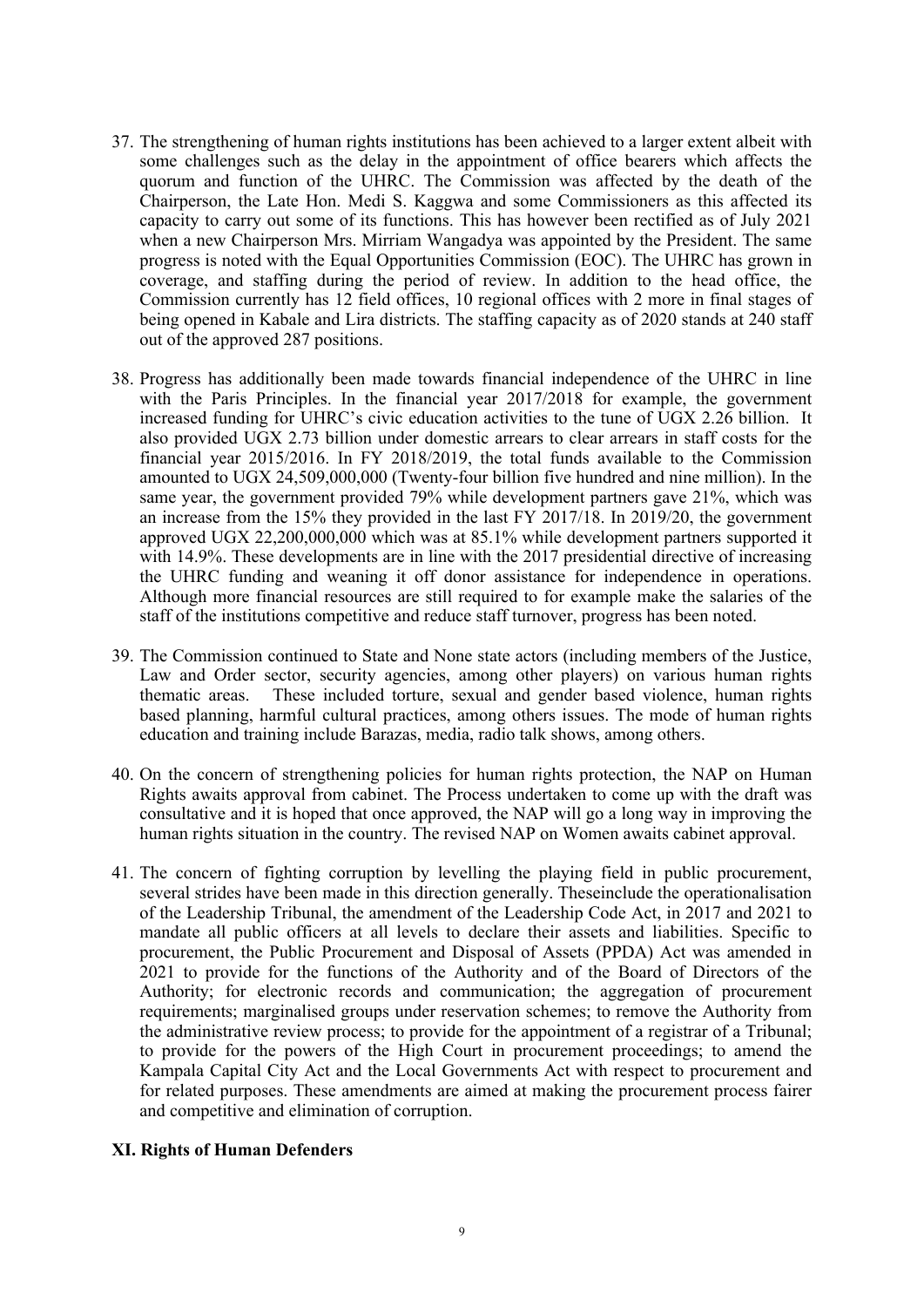# **Recommendations:** 115.44, 115.110, and 115.94, 115.95, 115.21.

- 42. The Human Rights Defender'<sup>s</sup> Protection Bill, 2020 was tabled in Parliament in July 2020. It is hoped that if the passing of the same is expedited, this will go <sup>a</sup> long way in protecting the rights of HRDs. Uganda launched the National Initiative for Civic Education in March 2019 that should contribute to raising awareness on challenges faced by HRDs.
- 43. On the issue of the safety and security of HRDs, two legislations continue to impact the rights and activities of human rights defenders. These are the NGO Act, 2016 which requires NGOs to register with the District NGO Monitoring Committee (DNMC) to be allowed to operate in <sup>a</sup> particular district, the permission comes with signing <sup>a</sup> memorandum of understanding to that effect. NGOs can only operate in new districts with approval from the NGO Board after consultation with the DNMC. The NGO Act under section 7 additionally grants wide discretion to the NGO Board to revoke licences of NGOs. NGOs are not allowed to participate in partisan politics or activities that are likely to be prejudicial to the security of the country or interests of the indigenous persons. These grounds are broad and subjective and can be interpreted to limit the rights of human rights defenders to associate. The threats over the reporting period included closure of media houses like red pepper publications Ltd, and Radio Maria, Unity FM. These threats against HRDs additionally led to self-censorship. These threats and violations were worse where female HRDs were concerned. There is absence of conclusive investigative reports which has denied the victims an effective remedy.
- 44. To address some of these concerns, the UHRC established <sup>a</sup> HRDs desk to receive complaints related to the work of HRDs. This is in line with its mandate of complaints managemen<sup>t</sup> including investigations and tribunals; monitoring and inspections; human rights education; and creating awareness and sensitising the citizenry about their rights, obligations and respec<sup>t</sup> for the rule of law, among others. Other Ministries, Departments and Agencies (MDAs) such as Uganda Police force, Ministry of Finance, Planning and Economic Development, Uganda Prisons Services have either established human rights desks, officers or departments that could be used to receive, process and deal with HRDs related complaints.

## **Addendum: Summary of Recommendations**

## **I. Ratification and Domestication of International Instruments**

**115.1, 115.2, 115.3** – Enhance ratification of human rights treaties

**115.4** – Adopt Prevention and Prohibition of Torture Regulations

**115.17** – Ratify ILO Convention 189 on Domestic Workers

**116.4** – Ratify Convention on Protection of Children and Cooperation in Respect of Intercountry Adoption

**115.45, 115.46, 115.47, 115.48, 115.45** – Strengthen Cooperation with Treaty Bodies by submission of overdue reports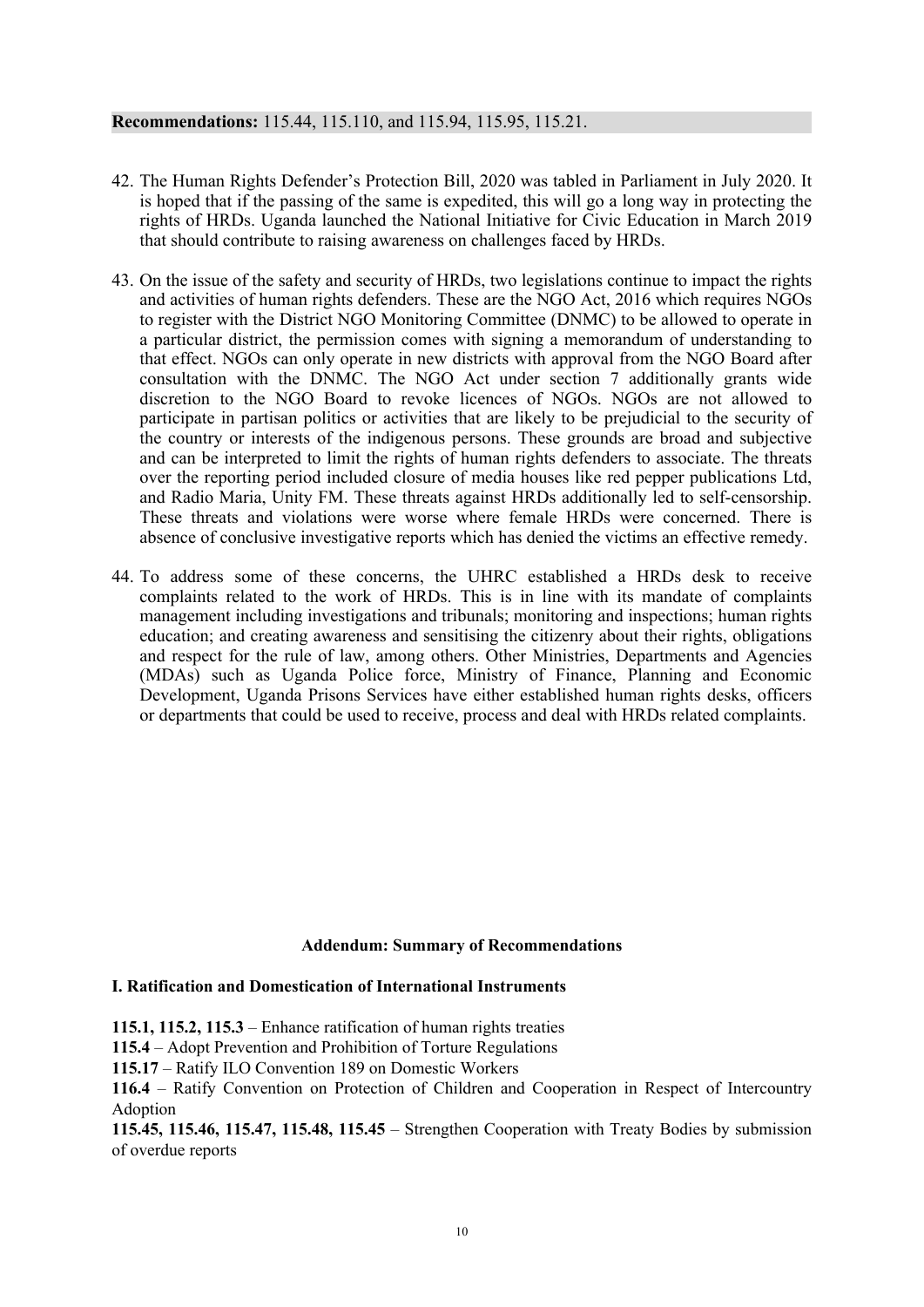**115**.**24, 115.25, 115.26** – Continue to harmonise domestic legislation with human rights instruments. **115.23** Create in Parliament process to control conformity of laws with international rights commitments.

# **II. Civil and Political Rights**

**115.22** - Speedily enact laws and policies on legal aid and transitional justice

**115.5, 115.6, 115.7** – Implement Prevention and Prohibition of Torture Act and systems to preven<sup>t</sup> torture.

**115.86, 115.88** – Police, DPP and UHRC to investigate acts torture and hold perpetrators accountable.

**115.87** – Conduct full transparent investigation on alleged cases of excessive use of force by security agencies

**115.102** - Strengthen measures to end any possibility of alleged police brutality, arbitrary arrests and politically motivated prosecution of opposition leaders

**115.19** Ensure that the enforcement and implementation of laws to respec<sup>t</sup> and protect the freedom of expression and peaceful assembly.

**115.103, 115.101** – Take measures to guarantee the right to peace assembly and avoid violation of right by police, and in implementation of Public Order Management Act

**115.82** - Ensure the separation of power and the independence of the judiciary.

**115.83** - Ensure the full functionality and adequate resourcing of levels 1 and 2 local council courts

**115.84** - Prioritize implementation of the Child Justice Strategy and the National Diversion Guidelines for children in the criminal justice system

# **III. Elections and Press Freedoms**

**111.108** – Carry out electoral reforms as proposed by the Supreme Court and election observers

**115.109** – Ensure transparency and independence of the Electoral Commission and preven<sup>t</sup> misuse of state resources for campaign financing

**115.104** – Improve transparency of electoral processes, ensure equal conditions for all candidates, preven<sup>t</sup> obstruction of the media and internet and investigate electoral fraud

**115.105** - Adopt reforms to address problems identified by election observers including having inclusive and transparent appointment of Electoral Commission

**115.87** – Conduct full and transparent investigations into alleged cases of excessive use of force, especially during and after the 2016 elections, ensuring accountability for possible human rights violations

# **IV. Women Rights, Equality and non-discrimination**

**115.60, 115.54, 115.55, 115.69, & 115.77 115.97** – Establish an information and prevention strategy to combat the discrimination against the albino population in the country and thoroughly investigate attacks on persons living with albinism and bring to justice perpetrators

**115.56, 115.57** - Promote national efforts aiming at achieving gender equality and women'<sup>s</sup> empowermen<sup>t</sup> on the political and social level, continue to improve its policies to protect the rights of women

**115.8, 115.52, 115.49 115.62, 115.63, 115.64, 115.65, & 115.66** - Abolish all discriminatory laws and practices in accordance with international obligations under the Convention on the Elimination of All Forms of Discrimination against Women, punish violations and raise awareness about patriarchal attitudes and deeply entrenched stereotypes

**115.51** - Continue with efforts to advance the rights of women and combat discrimination against women and girls, in particular to achieve equal access to education and preven<sup>t</sup> girls dropping out of school

**115.9** - Enact laws that enhance equal access to property rights for women

**115.13** - Effectively implement relevant laws governing sexual and gender-based violence

**115.10** - Ensure the effective implementation of the Act of 2010 on female genital mutilation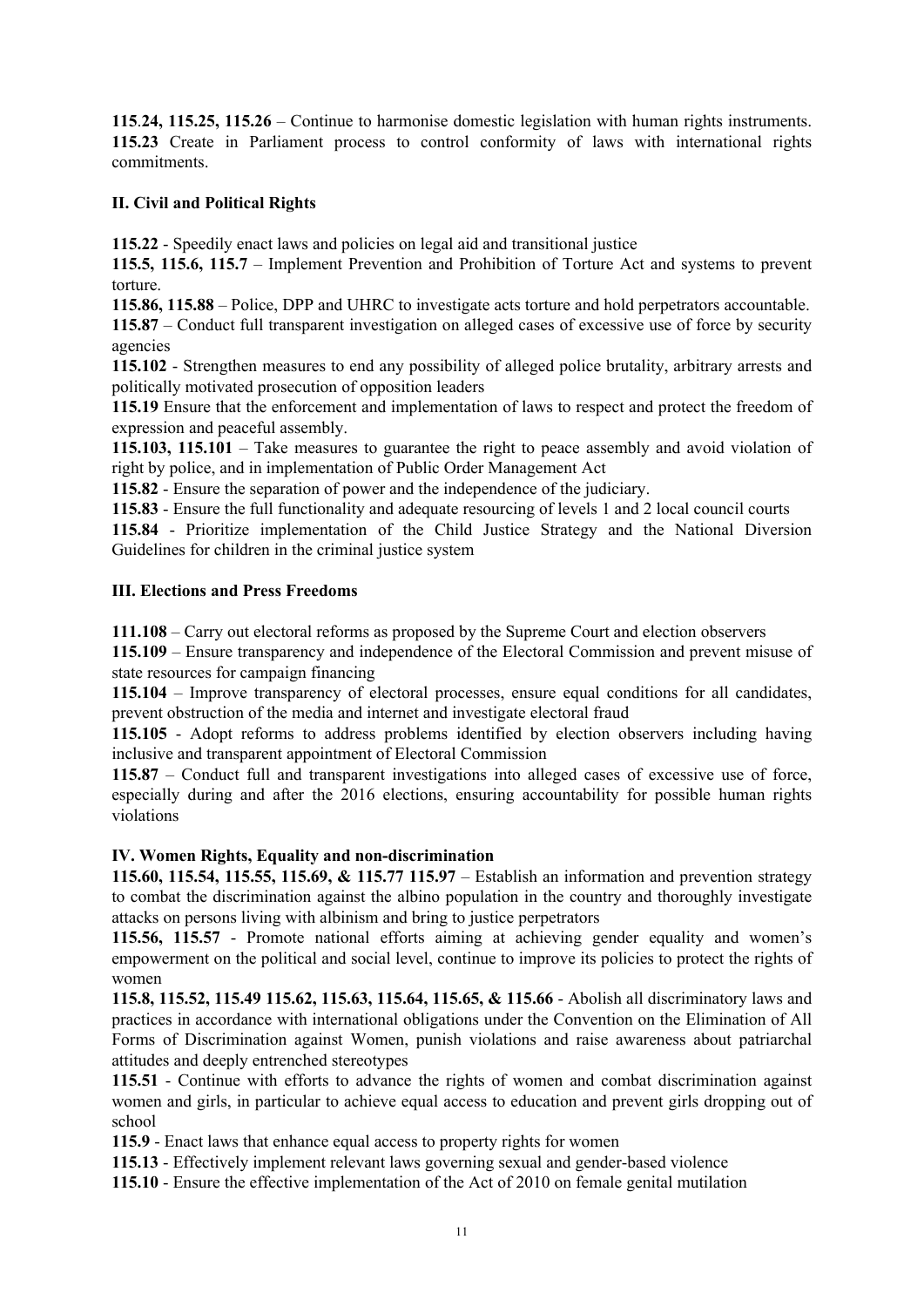**115.76, 115.74, 115.7, 115.11, 115.18, 115.72, 115.73 & 115.13 -** Eliminate all harmful traditional practices and stereotypes, including female genital mutilation, effectively implement relevant laws governing sexual and gender-based violence

**115.91** - Strengthen police training on how to investigate SGBV including against children, and ensure that perpetrators of these acts are appropriately prosecuted

**115.61 -** Take active measures to eliminate GBV against women, specifically refugee women, and take immediate appropriate measures to eliminate all forms of discrimination against women, in line with CEDAW.

**116.9** - Strengthen the enforcement of the Domestic Violence Act and adopt the Sexual Offences Bill

**115.37** - Put in place strategies and implement the action plan to more effectively combat child, early and forced marriage

**115.21** - Amend the Children (Amendment) Act in line with the Convention on the Rights of Persons with Disabilities, aiming at mainstreaming the rights of children with disabilities across all programmes, and provide the necessary resources for their protection

**116.18 -** Increase the job quota for people with disabilities

**115.80** - Continue to develop strategies to protect children, including measures to ensure that children living in the street and in foster care institutions have the right to live in <sup>a</sup> family and have access to health and education

**115.139** Continue to implement socioeconomic and development policies for safeguarding the rights of youth

# **V. Statelessness and the Right to Nationality**

**115.99** - Exert further efforts to ensure that all children born in the national territory are registered

**115.100** - Adopt measures to reduce the number of children without birth registration

**115.133** - Continue its efforts to improve the livelihood of refugees and IDPs by taking measures aimed at further improving the health-care system in refugee settlements, ensuring that all refugees attain the highest level of access to health services

## **VI. Economic, Social and Cultural Rights**

**115.136** – Expediate implementation of National Development Plan

**115.134, 115.135** – Implement the Guiding Principles on Business and Human Rights, adopt National Plan for Business and Human Rights

**115.138** – Ensure that companies exploiting natural resources with affected communities

**115.37, 115.142** – Continue to promote sustainable economic and social development and efforts to improve economic

**115.111** – Continue strengthening social security for most vulnerable and seek international assistant cooperation

**115.112** – Make efforts as set out in SDGs on poverty, education, health, agriculture and nutrition **116.16** – Enact and implement national urban policy to address problems of urbanisation

**115.16,** 115.117– Continue to develop the health system, cooperate with countries in health sector **115.120** – Strengthen standardisation of the health managemen<sup>t</sup> information system

**115.113, 115.114** – Increase budget for health to ensure full and equal access in line with Health Development Plan, also particular attention to adolescents, reproductive health and family planning

**115.119, 115.118** – Intensify efforts to reduce maternal and child mortality

**115.122** – Implement Abuja Declaration on Roll Back of Malaria and enact National Health Insurance **115.121** – Pursue national efforts to combat HIV and provide health services for all

**115.123, 115.1125, 115.127**, – Continue efforts and measures to maintain education for all, policies for access in rural areas and marginalised areas

**114.126, 115.128** – Increase the enrolment rate of children and achieve gender opportunities and for all vulnerable

**115.35** Strengthen implementation of the National Agricultural Policy to ensure access to food and address malnutrition.